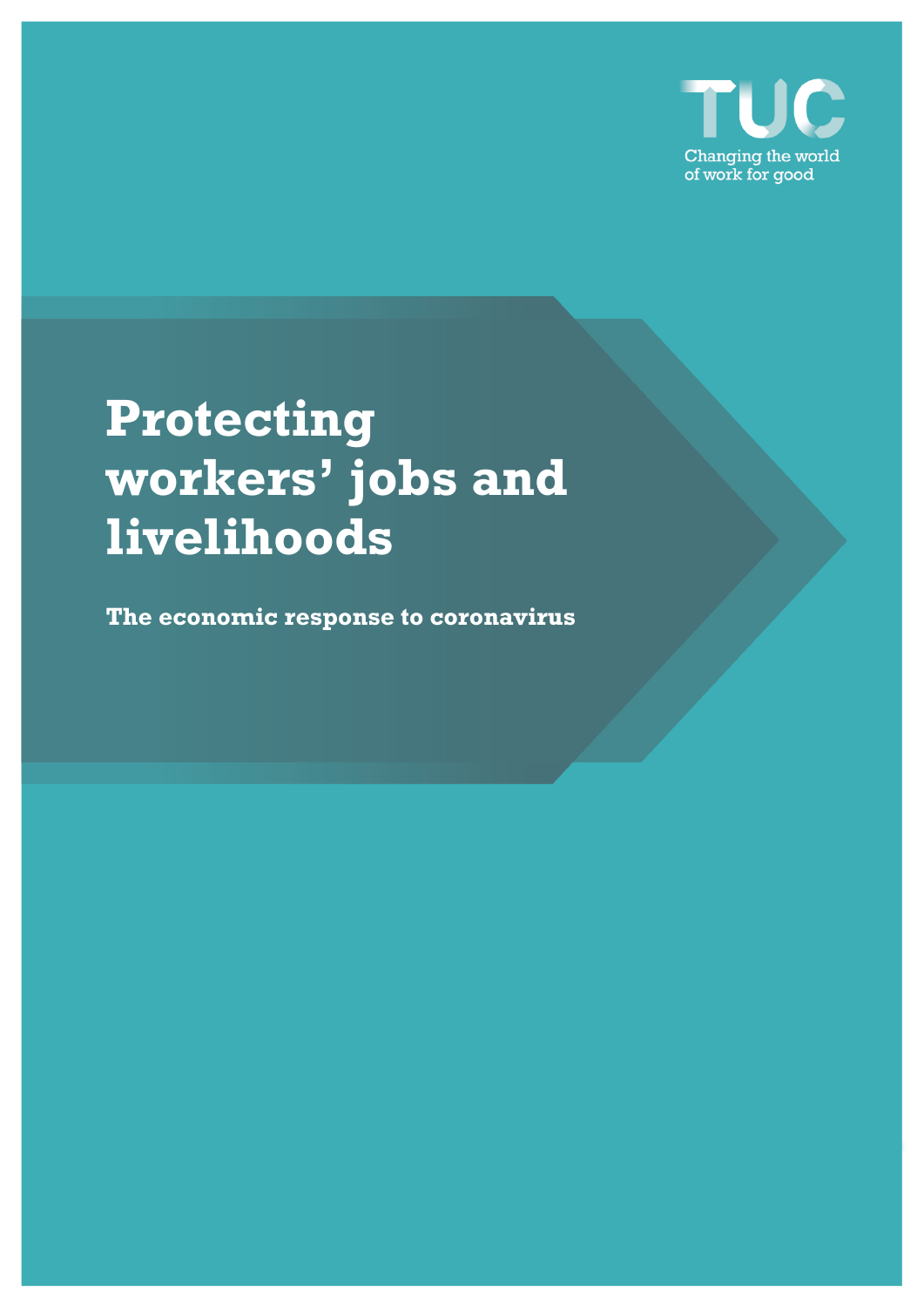## **Introduction**

The corona virus pandemic poses huge risks to workers' health, jobs and livelihoods, of a kind unseen outside wartime. The chancellor has started to announce a package of measures to try to protect jobs and workers. But more is needed. At present, too many workers will face tough choices about whether they can afford to follow public health advice, and tough prospects as businesses deal with reduced cash flow and demand. This report sets out what the TUC believes must happen next to ensure that we enable people to follow vital public health advice, protect jobs and livelihoods, and enable our economy to survive this unprecedented disruption.

Unions stand ready to work with government to do everything we can to protect health, jobs, and livelihoods. We now believe that government must:

- 1) ensure that business support measures are conditional on support for jobs. This can't just be a bailout for boardrooms.
- 2) fix the sick pay system to provide better sick pay for all.
- 3) introduce targeted support for parents who need to take time out of work to care for kids
- 4) provide more help to families and a stimulus to the economy
- 5) bring together a taskforce of unions and employers to help co-ordinate the national effort.

## **The potential impact on workers**

Across the board many industries and those working within them are going to be impacted by the coronavirus, and necessary measures taken to reduce its spread. Jobs and livelihoods are at serious risk, and without unprecedented government action, the consequences could last well beyond the immediate nature of the virus.

The government's own worst-case scenario is that a fifth of the working population may not be able to work at any one time – that's equivalent to over 6.5 million people. It's vital the government introduces measures to protect incomes now and ensures that damage to industry, the jobs within them and the wider economy is not entrenched.

A look at employment in the UK by industry sector, shows us where people work, and which industries could be most at risk.

We can see that the majority of people (31 per cent) work in public administration, education and health, followed by distribution, hotels and restaurants which employ 18% of the working population.

We can also see that 9 per cent of the population work in manufacturing and 7 per cent in construction. These are likely to be some of the sectors most affected by closures, reduced footfall, with less ability for workers to work from home owing to the nature of their jobs.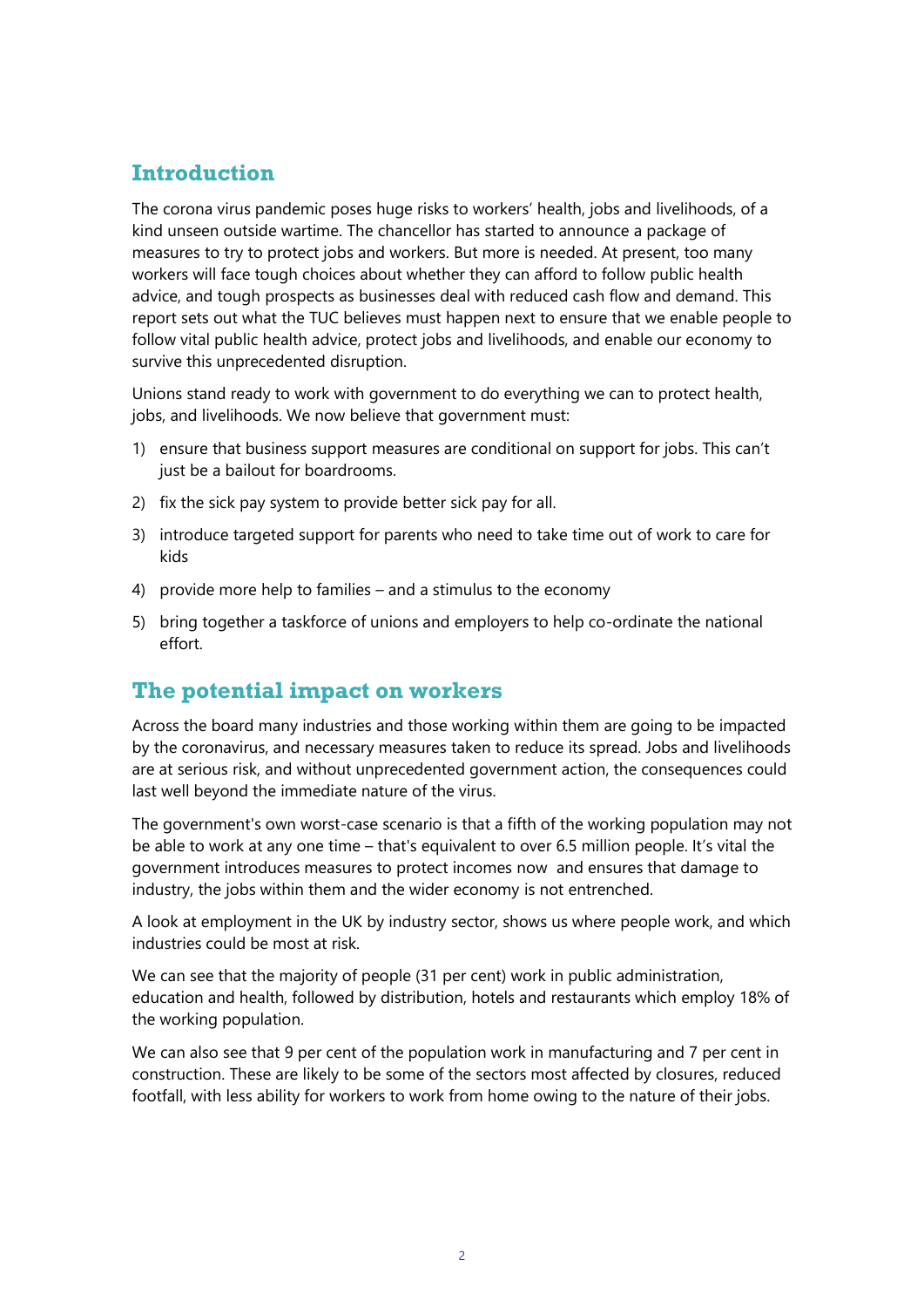

Source: LFS, Q4 2019

Over 13 million people (40 per cent of the work force) are working in health & social work; retail, wholesale and repair of vehicles; manufacturing and accommodation and food services. Many of these jobs are ones that require face to face service particularly in health and social work, where people will be on the front line of delivering care and support to vulnerable groups or cannot easily be done from home. Any closures, reduced hours, or loss of work owing to the need to self-isolate will result jot workers income if measures to active measures to protect their income are not put in place.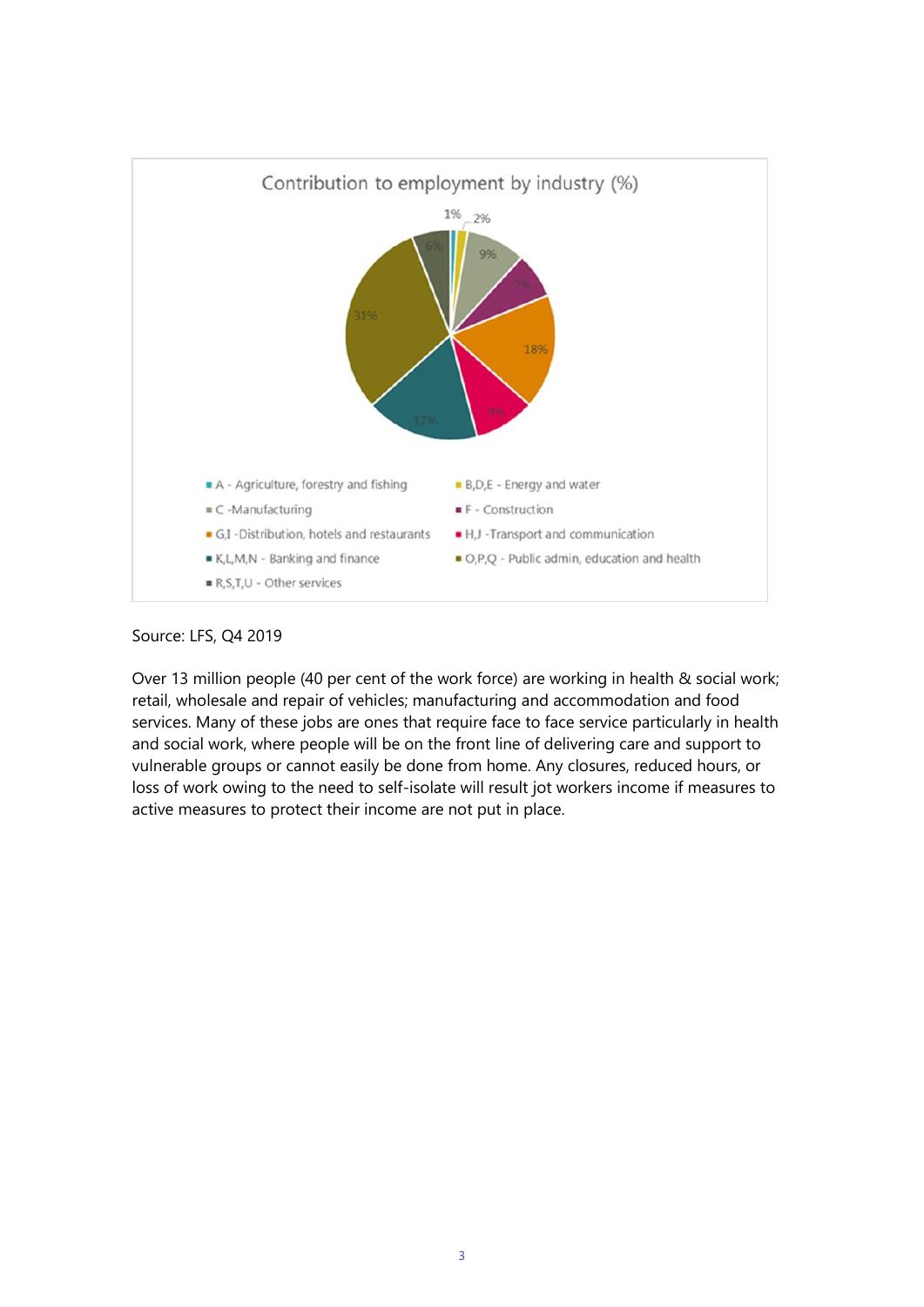

Source: LFS, Q4 2019

Similarly, there are over 5 million self-employed workers in the UK who may have no safety net. Industries with particularly high levels of self-employment include agriculture, forestry & fishing, construction, and other services (which includes most of the creative industries) where self-employment totals 1.74 million workers - equivalent to 52 per cent, 40 per cent and 34 per cent of the work force in each industry respectively.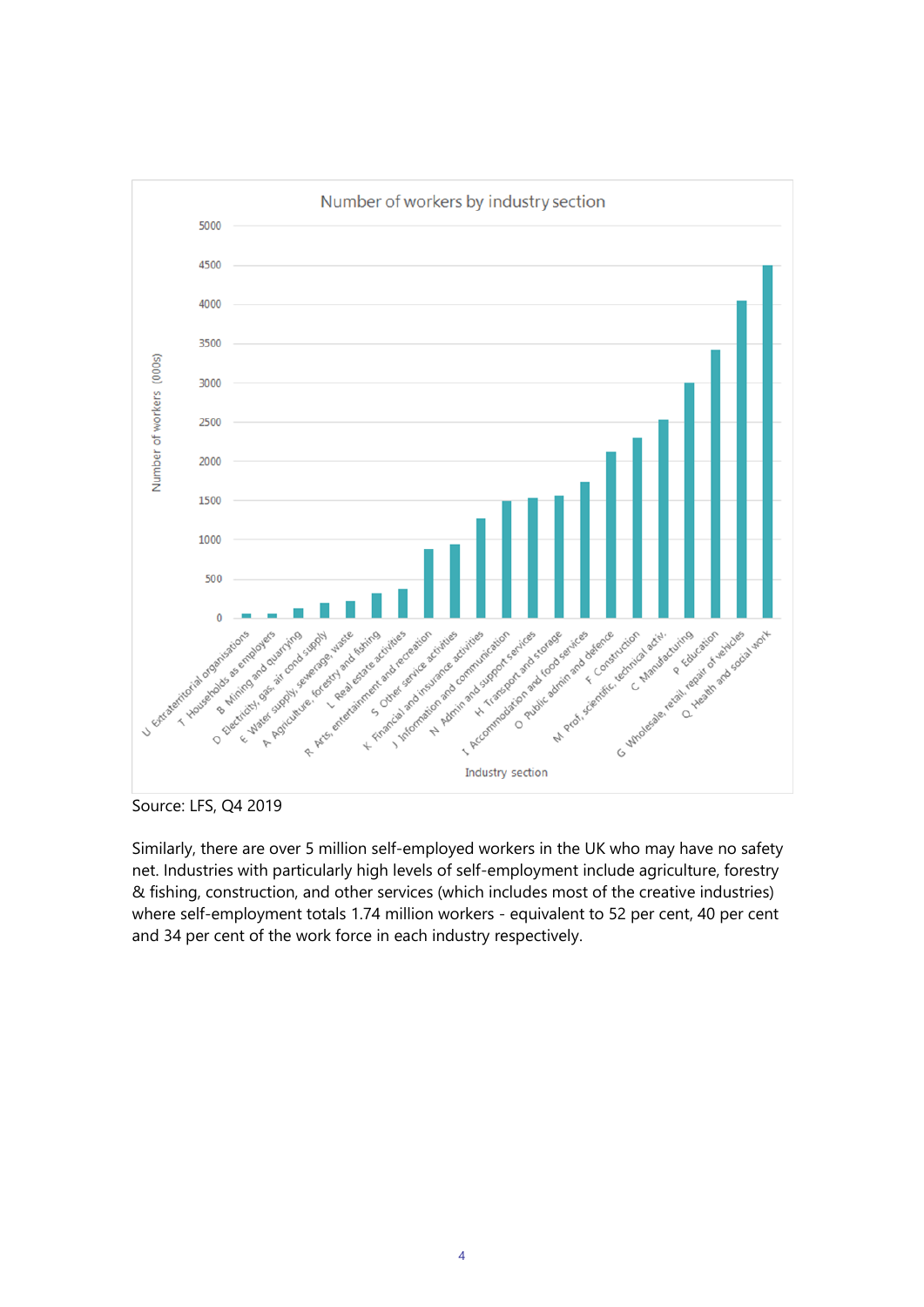

Source: LFS, Q4 2019.

A particular concern raised after the government advised people to avoid bars, clubs, restaurants and theatres, is the risk to incomes of employees, freelancers, performers and so on. Approximately 900, 000 people work in arts, recreation and leisure (of which 275,000 are self-employed) and with 1.7 million people working in the accommodation and food industry - advice for these industries needs to be clear and support for employees and contractors must go much further.

We also know that 3.7 million people are in precarious work, with few provisions from their employers or safety nets to fall back on. Recent data also highlighted that 974,000 people are on zero hours contracts. Many of those workers may just see an immediate loss of hours and no provision for sick pay or any other income protection from their employers.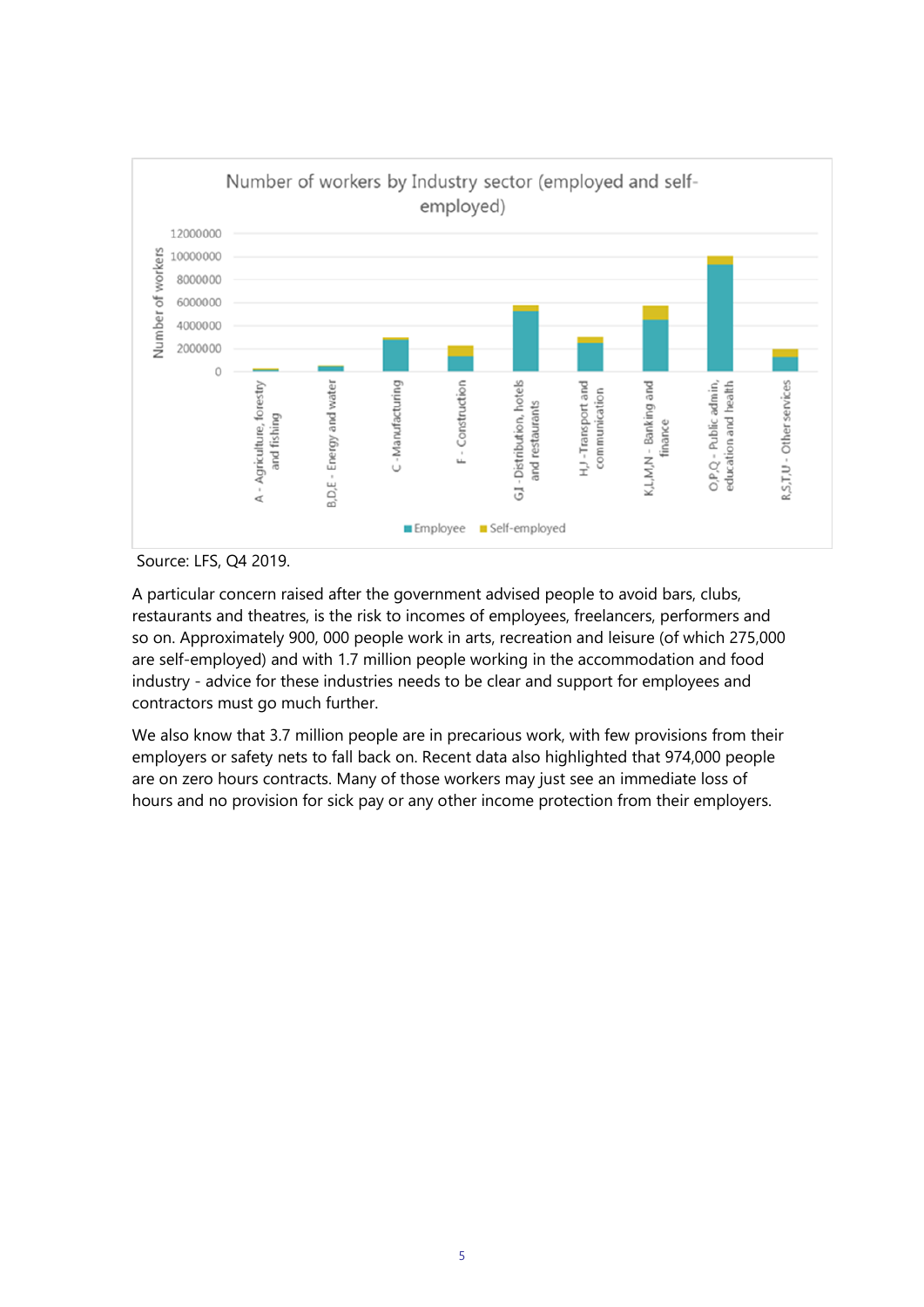# **Step one: Ensuring that business support also protects jobs**

Following initial announcements in the Budget, the Chancellor has now announced a package for business, including:

- an initial £330 billion of loan guarantees, delivered both through the Bank of England and through a business interruption loan scheme.
- A package of support for business rates, with no business rates for retail, hospitality and leisure businesses this year, and an additional cash grant for smaller businesses.
- Further cash grants to smaller businesses, and the ability to reclaim the costs of corona related statutory sick pay.  $1$

This support is welcome. But the overriding aim of government measures to support businesses and other employers must be to enable them to support the public interest by protecting people's earning power through this crisis. So we need clear conditions on any business support to ensure it reaches workers' pockets.

## **Any business support should be conditional on businesses setting out measures to protect jobs and ensure support goes to those who need it most**

Any business and employer support must be conditional on recipients taking all possible steps to protect jobs and wages. It is essential that resources are used to preserve the livelihoods of as many workers as possible and organisations that receive support should limit pay at the top of the company in order to spread the support further – it would be unacceptable for companies to maintain executive pay levels that are hundreds of times more than their average workers are paid while laying off staff. Businesses and employers should therefore urgently review their pay structures and put in place emergency fair pay measures to ensure that any support provided by the government has the maximum impact in terms of protecting livelihoods and earning power.

To ensure that government resources have the greatest economic and social impact and support the highest number of citizens, **businesses and employers should set out Jobs and Fair Wages Plans, agreed with recognised unions as a condition of access to government support**, with further details to be agreed by the coronavirus Union and Business Taskforce.

## **Government must introduce wage subsidies as a key means to protect jobs**

Our key demand is that government provide wage subsidies for short-time working and temporary layoffs.

Government should learn from examples across Europe and introduce an immediate package across the economy to protect jobs. As we recommend below, Government should

<sup>1</sup> [https://www.gov.uk/government/speeches/chancellor-of-the-exchequer-rishi-sunak-on-covid19](https://www.gov.uk/government/speeches/chancellor-of-the-exchequer-rishi-sunak-on-covid19-response) [response](https://www.gov.uk/government/speeches/chancellor-of-the-exchequer-rishi-sunak-on-covid19-response)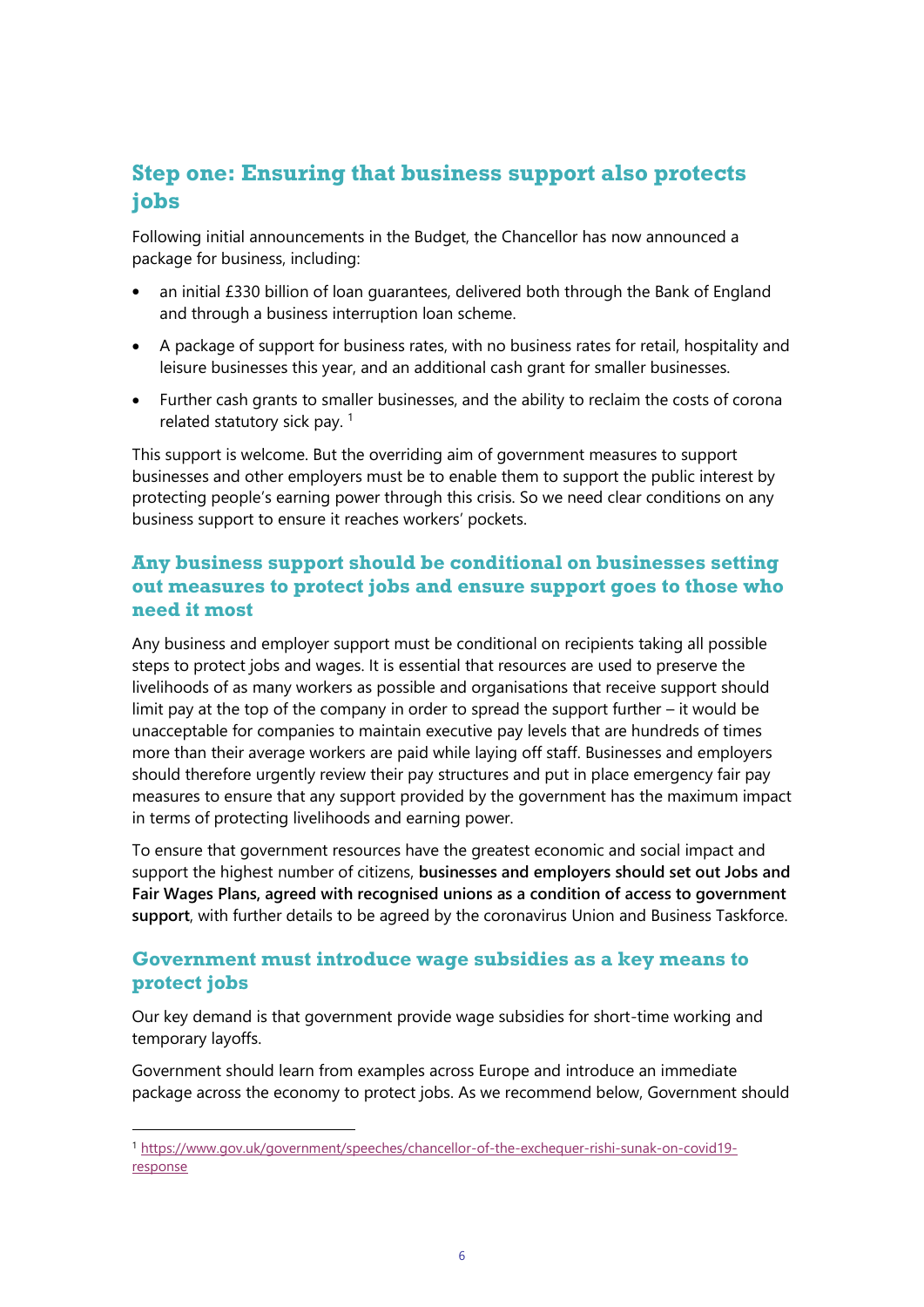immediately convene a taskforce of unions and employers to design details of this package. We know that government has the tools to deliver this package now.

#### **Denmark:**

*Denmark has brought together employers and unions to agree a short term working scheme to deal with the impact of coronavirus.*

*With the agreement, the government and the social partners ensure that companies that experience a decline in orders and fewer customers as a result of COVID-19, and are therefore unable to employ their employees, can receive a partial reimbursement for wage costs incurred for three months. The companies undertake not to dismiss employees for financial reasons during the period in which they receive the compensation.*

*The agreement applies to employees of all private companies who are exceptionally affected by COVID-19 and therefore face having to notify redundancies for at least 30% or more than 50 employees. In this case, the company receives a state compensation of 75% of the salaries of the employees concerned, or a maximum of DKK 23,000 per employee (£2.807 for the month) if they fail to notify the layoffs. The employers will cover 25% of the wages and the workers will cover 5% by taking 5 days fewer holidays a year.* 

*In addition, the scheme allows companies to reduce employees' working hours to avoid redundancies for a temporary period during which they can then receive supplementary unemployment benefits.* 

#### **Norway:**

*Similarly, in Norway the parliament passed a law in response to the economic effects of the pandemic. All workers temporarily laid off will now be entitled to 100% of their wages for 20 days (this is the estimated duration of the quarantine): two days paid by the employer and 18 days paid by the government. This is an improvement on the ordinary rule for temporary layoff, where only 60% of wages is guaranteed and the employer usually pays 15 days.*

#### **Austria:**

*Government brought unions and employers together to agree ashort time working package. The package guarantees that if working hours have to be reduced, employees' net replacement wage will be worth 80 to 90% of their wage or salary while they are on shorttime work. The net replacement wage is made up of the wages for the horus they are able to work, and a support payment paid through the public employment service. Replacement rates are staggered by income, so the lowest earners receive 90 per cent of their wages; a middle band receives 85 per cent, and higher earners receive a replacement rate of 80 per cent.* 

Those on low wages should be protected from any reduction in wages envisaged by these schemes, with reductions borne by those on higher wages. These thresholds should be set by the coronavirus Union and Business Taskforce, with some flexibility for individual employers and unions to revise at organisational or employer level.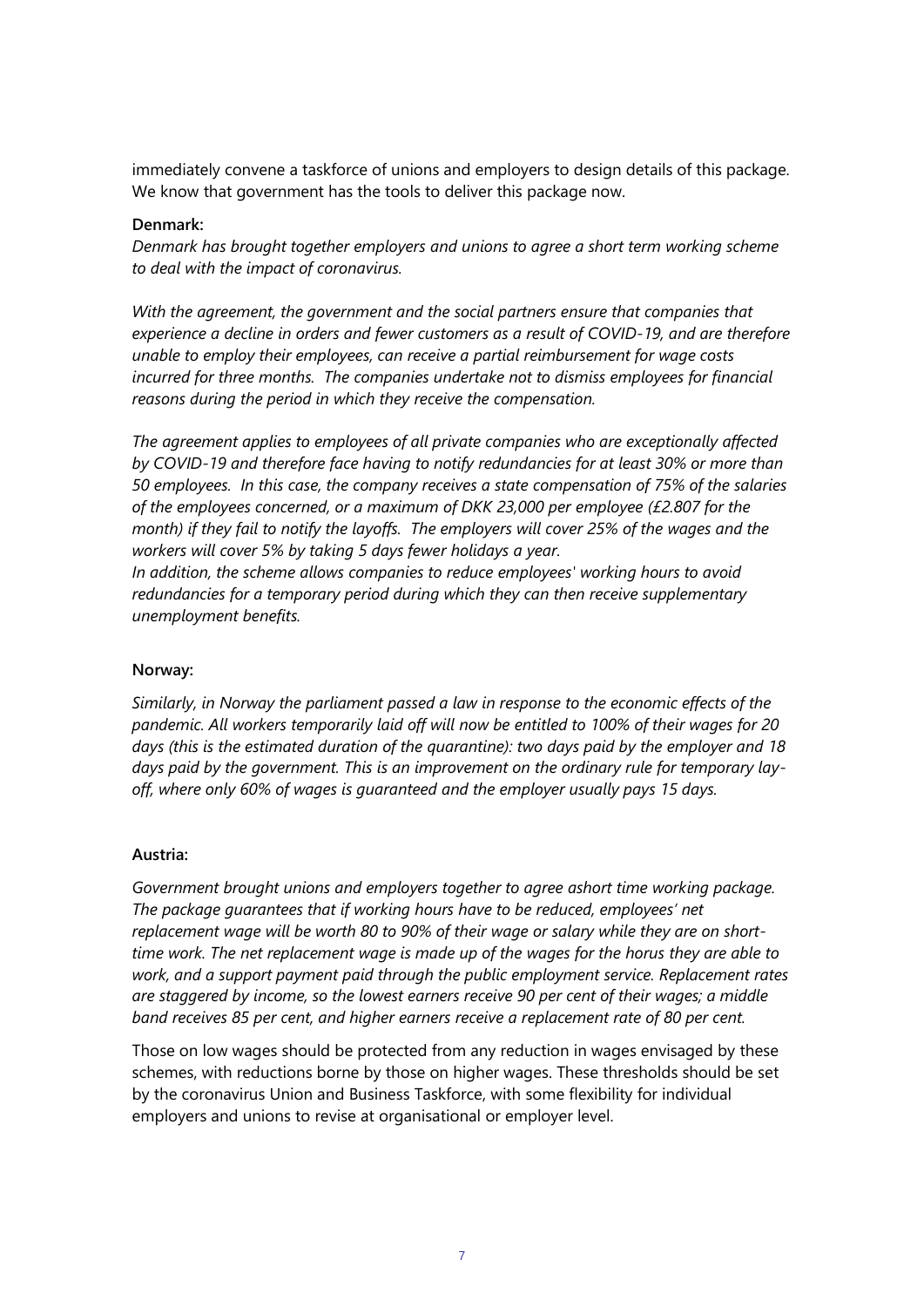#### **The next stage of business support**

While the measures in place to protect public health are having an urgent and unprecedented impact on the business and employers' cashflow and finances, it looks increasingly likely that many businesses and employers will experience more than a temporary financial hit. Many will not be able to make up their current lost revenues in the future. While immediate access to loans to stabilise their finances is the immediate priority, many will face a significant hole in their income that they may struggle to repay out of future revenues.

Where organisations with low margins are not able to absorb the current financial hit and repay their loans from future revenues, consideration should be given to **debt cancellation in the medium term** – otherwise there is a danger that support given today simply delays, rather than removes, the threat of job losses and business collapse.

Debt write-off should be conditional on the business or employer showing that they have a financial plan going forwards that is viable but lacks the profit margins to allow repayment of their loans. It should also be conditional on the continued implementation of their Jobs and Fair Wages Plan as set out above.

#### **Support for workers affected by insolvencies**

Given the unprecedented scale of the current crisis, it is inevitable that some companies will become insolvent, exposing workers to the deficiencies of the current protections for workers in insolvency conditions.

**In the event of their employer's insolvency, all working people should be able to recover all forms of remuneration owed to them by their employer in full** – including unpaid wages, holiday pay, notice payments, maternity, paternity and parental leave pay and any outstanding sick pay.

This requires reform to remove the current limits on the amounts that workers can recover from the Redundancy Payments Office. Currently, if a business becomes insolvent without the financial resources to pay all the remuneration owed to its staff, employees can apply to the Redundancy Payments Office for payments. The limits on these payments should be removed so workers can recover all monies owed.

In addition, the system should be urgently reformed so that all workers can recover unpaid wages and other remuneration from the Insolvency Service, as currently this right is limited to employees.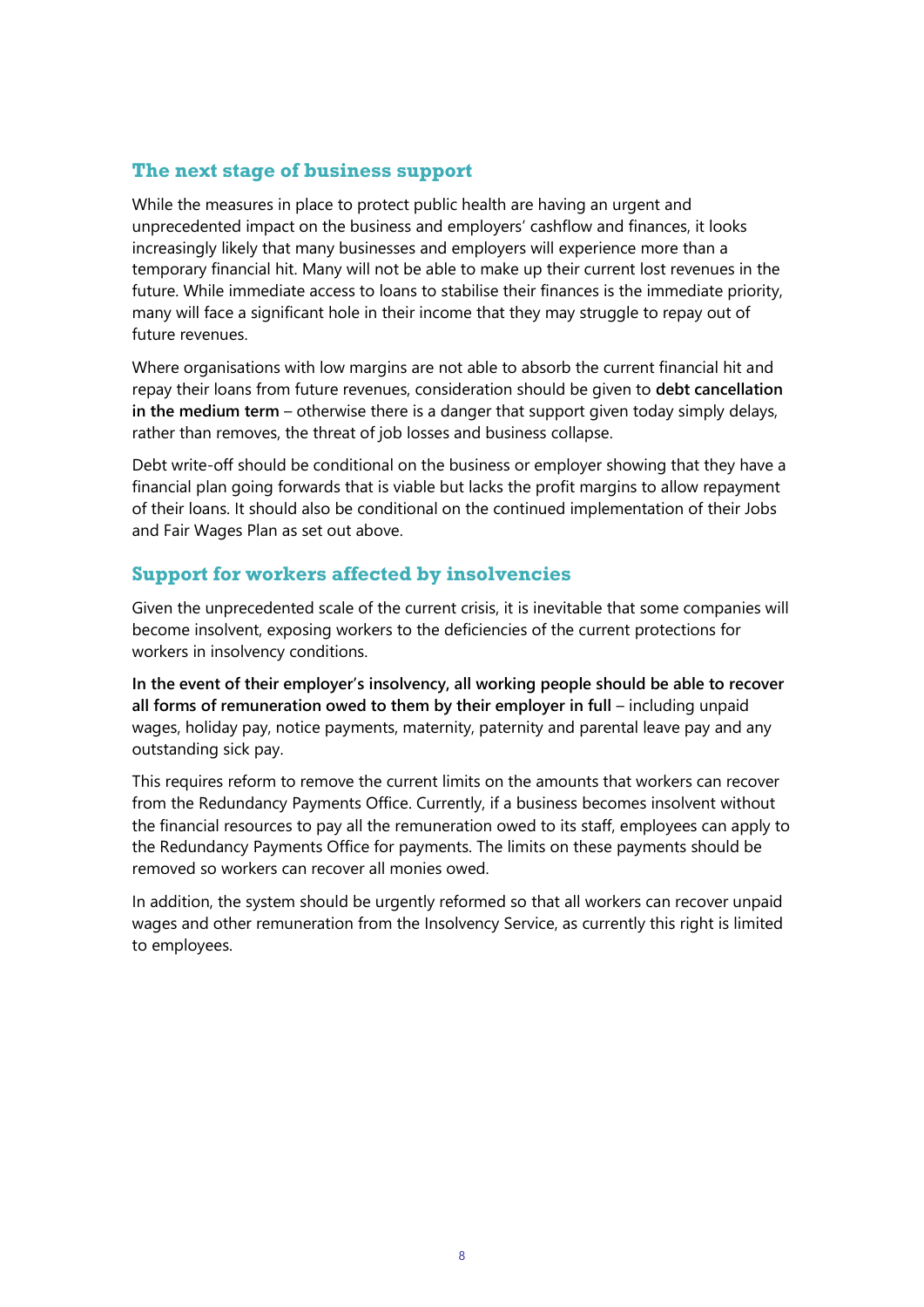## **Step two: Better sick pay for all**

Government still needs to take urgent action to fix the sick pay system for everyone.

In our report on sick pay for all published before the budget, we outlined three problems with the system of sick pay.

- 1) People have to wait too long before qualifying for the benefit
- 2) Too many people miss out on sick pay because they don't earn enough
- 3) The level of sick pay is too low.

In the budget the government took the step of abolishing the four-day waiting period for sick pay in cases of coronavirus – a temporary fix for the problem of people waiting too long. But the government still hasn't fixed the other two major issues with the benefit.

Two million people are still at risk of missing out on sick pay

Currently those in work earning less than the Lower Earnings Limit (LEL) of £118 do not qualify for SSP or any financial support from their employer. Women, those in insecure work, and younger and older workers are most likely to miss out.

Nearly two million people (we estimate that the figure is 1,870,000) miss out on receiving sick pay when ill. This means that

- One in ten women are not eligible.
- A third of those on zero hours contracts miss out.
- A fifth of those aged 16-24 and a quarter of those aged 65 and over miss out.<sup>2</sup>

In the Budget on March 11th, rather than extend eligibility for sick pay to those who don't earn enough to qualify, the Chancellor told them to turn to the benefit system instead.

And while he announced minor improvements to the way the system works (ending the seven day wait for contributory Employment and Support Allowance), the benefit system still isn't fit to provide the support people need. That's because:

- There's still a five week wait for the main benefit Universal Credit. The government has said that people can get an advance payment – but those hit by a shock to their income won't be able to pay back what is only a loan.
- Many people may miss out on Universal Credit due to income rules that mean if you have savings over £16,000 you don't qualify.
- The level of benefits is even lower than sick pay. Employment and Support Allowance is just £73.10 a week.

We already know that sick pay is a significant drop in income for those most likely to be affected. Asking them to live on £73 a week risks pushing people into poverty and debt.

<sup>2</sup> <https://www.tuc.org.uk/research-analysis/reports/sick-pay-all>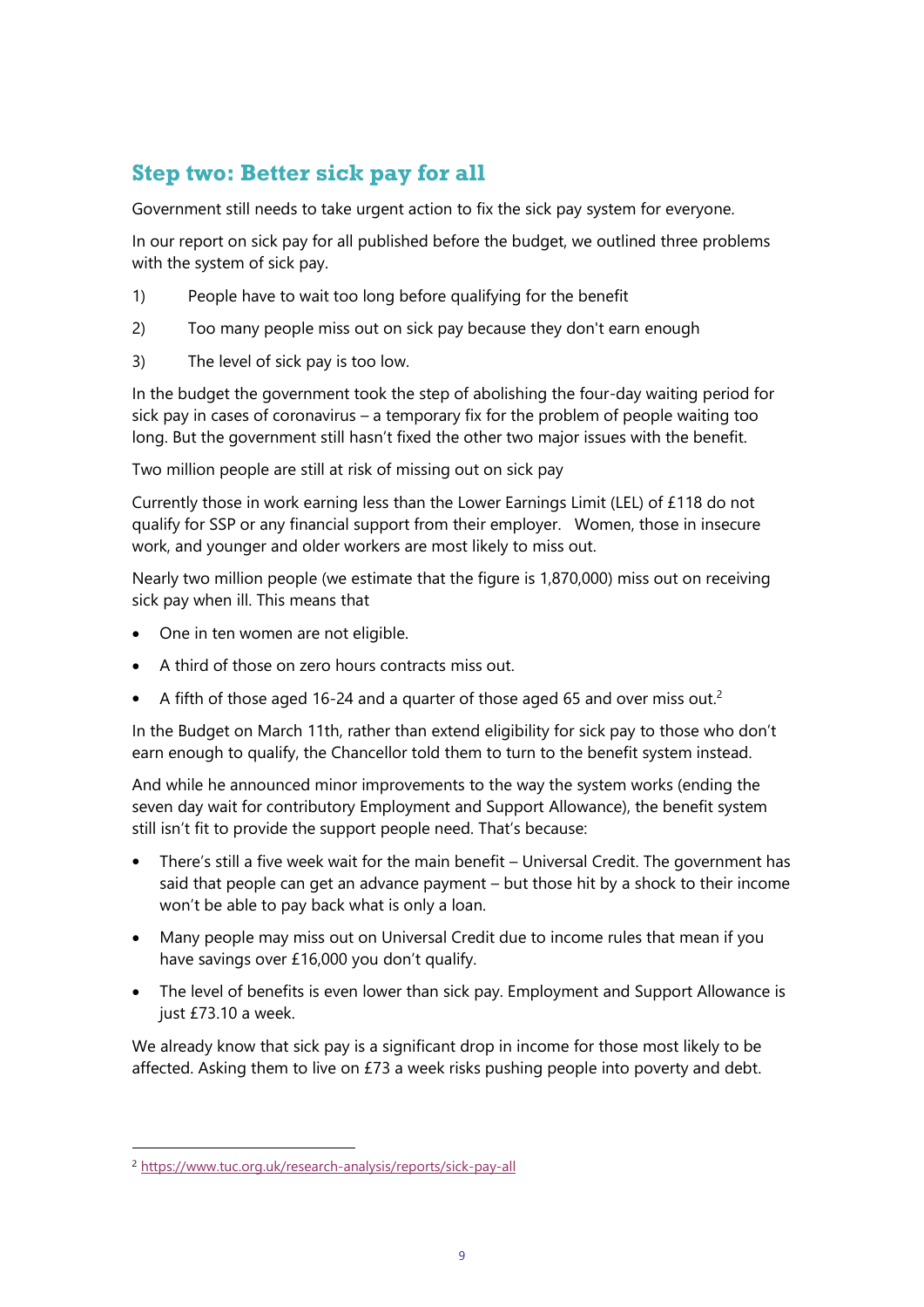**Government needs to act now to remove the lower earnings limit for qualification for sick pay, and ensure everyone can access it, no matter how much they earn.**

### **The level of sick pay is too low**

The current weekly rate of sick pay is just £94.25. The income replacement level is around 20% and is amongst the lowest of its European counterparts, though the duration is longer.

UK SSP is inadequate to meet basic living standards and the low paid have little to no savings to fall back on

Statutory sick pay and social protections for jobless and self-employed people in the UK have breached legal obligations under European law, the Council of Europe has found.

Provisions for the sick and unemployed in the UK were found to be "manifestly inadequate" in a report by the European Committee of Social Rights (ECSR). $3$ 

A worker on sick pay will receive, at most, just £189 across a two-week period on SSP. This compares badly with average earnings. Average weekly earnings are currently £512, meaning that the average worker who is quarantined will miss out on £835 across the fortnight.

Being paid £132 or £189 across a two-week period compares badly with average earnings. Average weekly earnings are currently £512, meaning that the average worker who is quarantined will miss out on at least £863 across the fortnight. As the chart below (estimating how much a UK worker on the national minimum wage would get if similar rules applied as in the systems of selected other countries) this is low in international terms.

#### **Government should urgently increase the weekly level of sick pay from £94.25 to the equivalent of a week's pay at the Real Living Wage.<sup>4</sup>**



UK workers would be paid a lot more when sick if we had the same statutory sick pay as other countries

Source: Mutual Information System on Social Protection

<sup>3</sup> [https://www.independent.co.uk/news/world/europe/uk-sick-pay-legislation-eu-law-breach-council](https://www.independent.co.uk/news/world/europe/uk-sick-pay-legislation-eu-law-breach-council-europe-social-charter-a8176396.html)[europe-social-charter-a8176396.html](https://www.independent.co.uk/news/world/europe/uk-sick-pay-legislation-eu-law-breach-council-europe-social-charter-a8176396.html)

<sup>4</sup> Sick pay is a daily paid benefit, paid on the days that an employee normally works.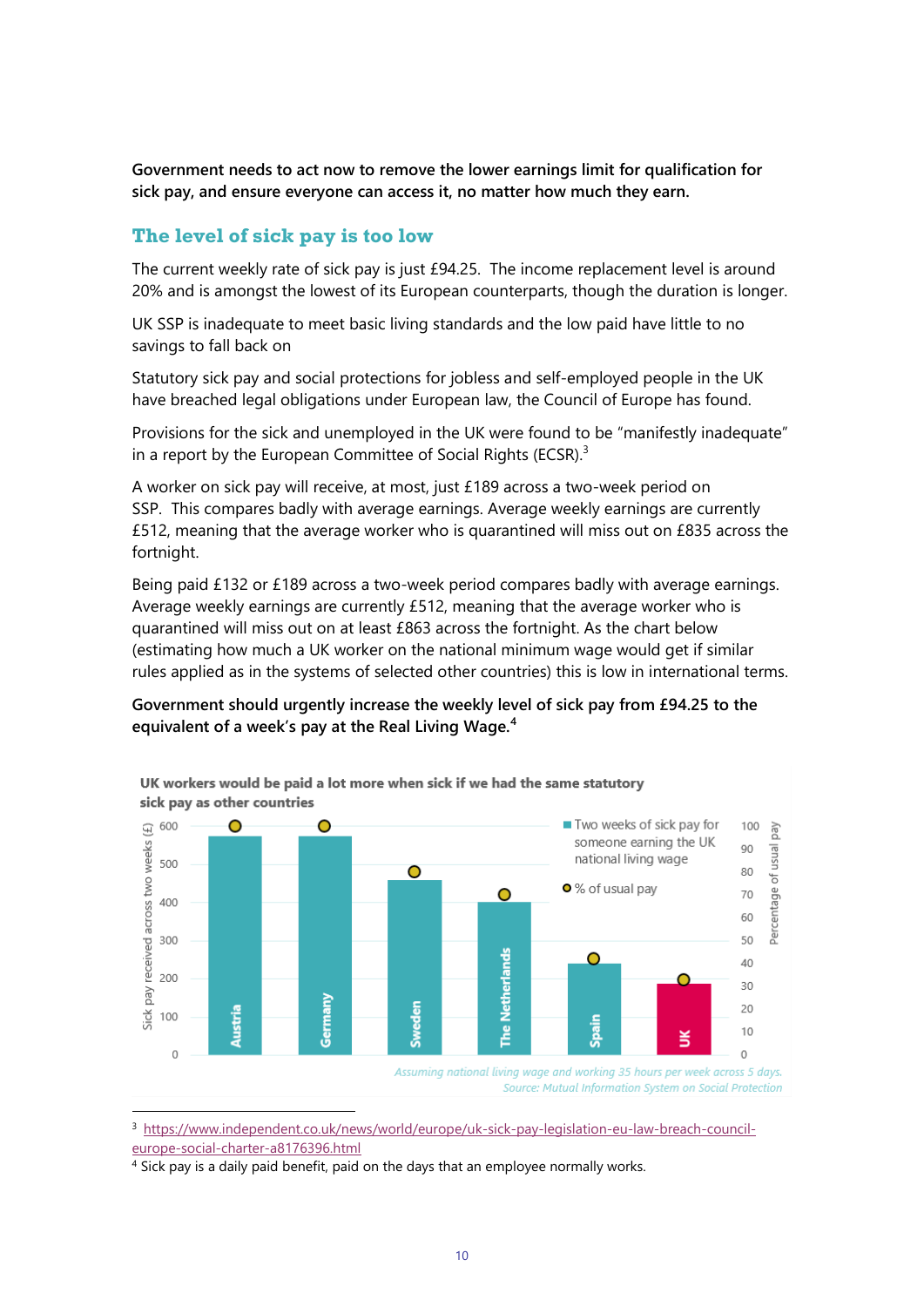# **Step three: Support for parents**

Schools are already implementing government advice that children must stay at home for seven days if they have cough or cold symptoms. Many parents are already having to take time off work to care for children – or could feel forced to ask grandparents to care for their grandchildren, potentially risking the health of vulnerable older people.

This problem will become more acute if, as expected, schools and nurseries are closed because of the virus.

Currently parents have no statutory right to paid leave to look after their children. If this isn't addressed, many families could face an immediate threat of hardship or poverty. Working women will be especially hard hit because they bear a disproportionate share of caring responsibilities, and single-parent families are especially vulnerable.

To deal with this risk, we need workers' jobs and incomes be protected through a series of emergency measures including:

- Guaranteed paid parental leave for one primary carer for the duration of the school and nursery closures, with government reimbursement for employers.
- Protection from unfair treatment or dismissal for parents who take up this leave, no matter how long they've worked in their jobs.

These measures should apply to all working parents and carers, including those in parttime, agency or insecure work and those who qualify as self-employed.

Government should also maintain payment of funded hours places in childcare settings, during any forced closures caused by emergency measures or staff shortages due to sickness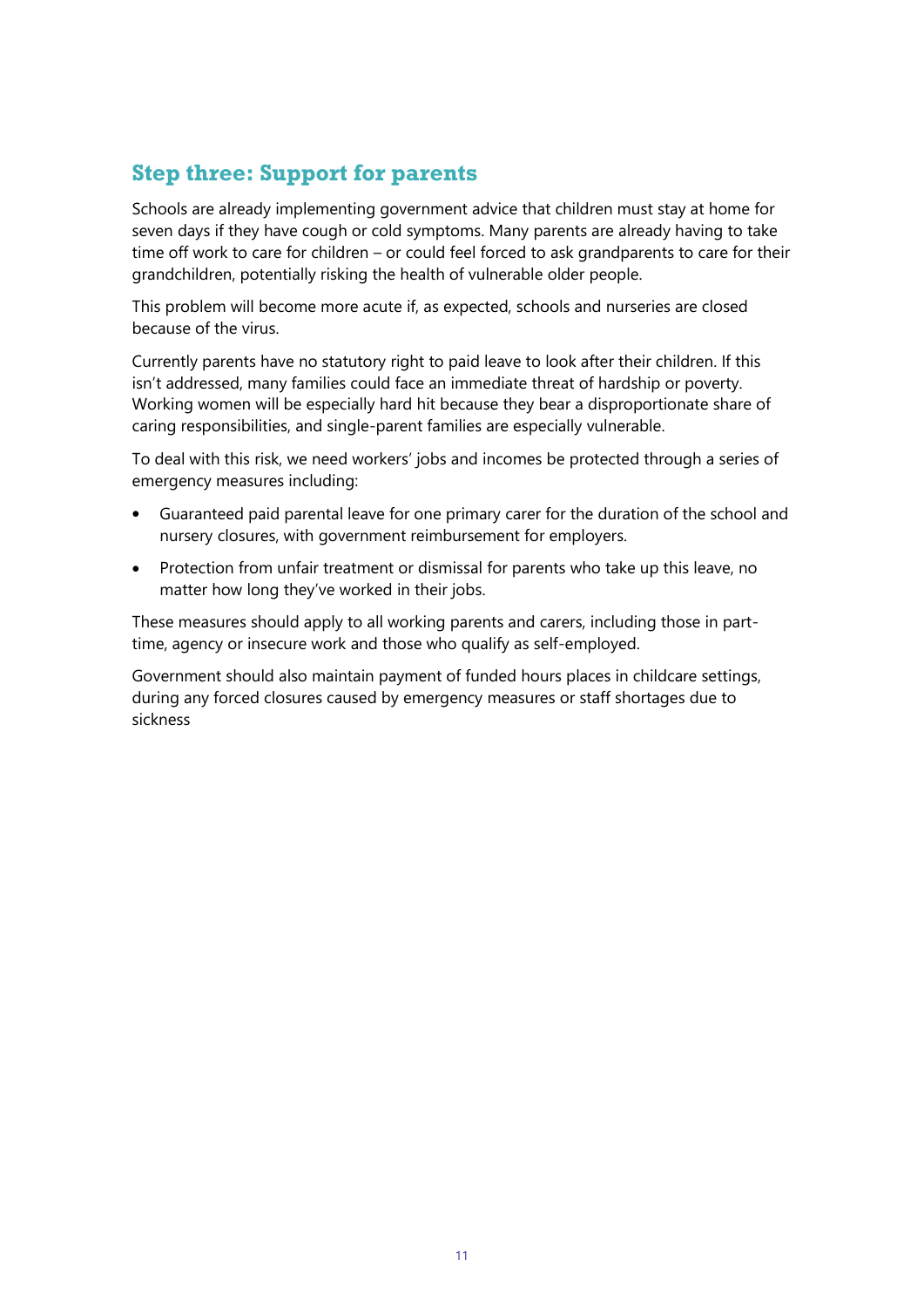# **Step four – Provide more help to families, and a stimulus to the economy**

The coronavirus has come at a time when both household budgets and the wider economy are fragile.

## **The UK and global economy are weak**

The crisis hits at the time of a significant slowdown and pronounced financial fragilities across the UK and world economy. In the autumn, the IMF warned of 'Synchronized Slowdown, Precarious Outlook', reporting a downgrade to global growth "for 2019 to 3 percent, its slowest pace since the global financial crisis". Measures of global (private and public) indebtedness have risen year after year to new records. As John Plender warned in the Financial Times:

"*The shock that coronavirus has wrought on markets across the world coincides with a dangerous financial backdrop marked by spiralling global debt … The implication, if the virus continues to spread, is that any fragilities in the financial system have the potential to trigger a new debt crisis."<sup>5</sup>*

No less important are the likely counterparts to this borrowing. With most 'macroprudential' action focused on banks, the centre of gravity of financial intermediation has shifted. Shadow banks are now the intermediaries between pension funds and corporate (and other) borrowers. Around ten years ago in the preface of a report for the Bank of International Settlements, Mark Carney warned that new behaviours on the part of insurance companies and pension funds might *"accelerate the shifting of risks to households".<sup>6</sup>*

From a macroeconomic perspective the size of any stimulus must go as far as possible to match the likely shortfall in economic activity, taken across the crisis itself and the aftermath. Plainly this is immensely difficult to judge, but some have suggested the decline is currently proceeding at an (annualised) pace between 10 and 20 per cent. The calendar year impact then depends on the duration of the crisis, for illustrative purposes a 10 per cent annual decline is set against outcomes over the past century.

5 John Plender 'The seeds of the next debt crisis' Financial Times, 4th March 2020 <https://www.ft.com/content/27cf0690-5c9d-11ea-b0ab-339c2307bcd4> <sup>6</sup> <https://blogs.imf.org/2019/10/15/the-world-economy-synchronized-slowdown-precarious-outlook/>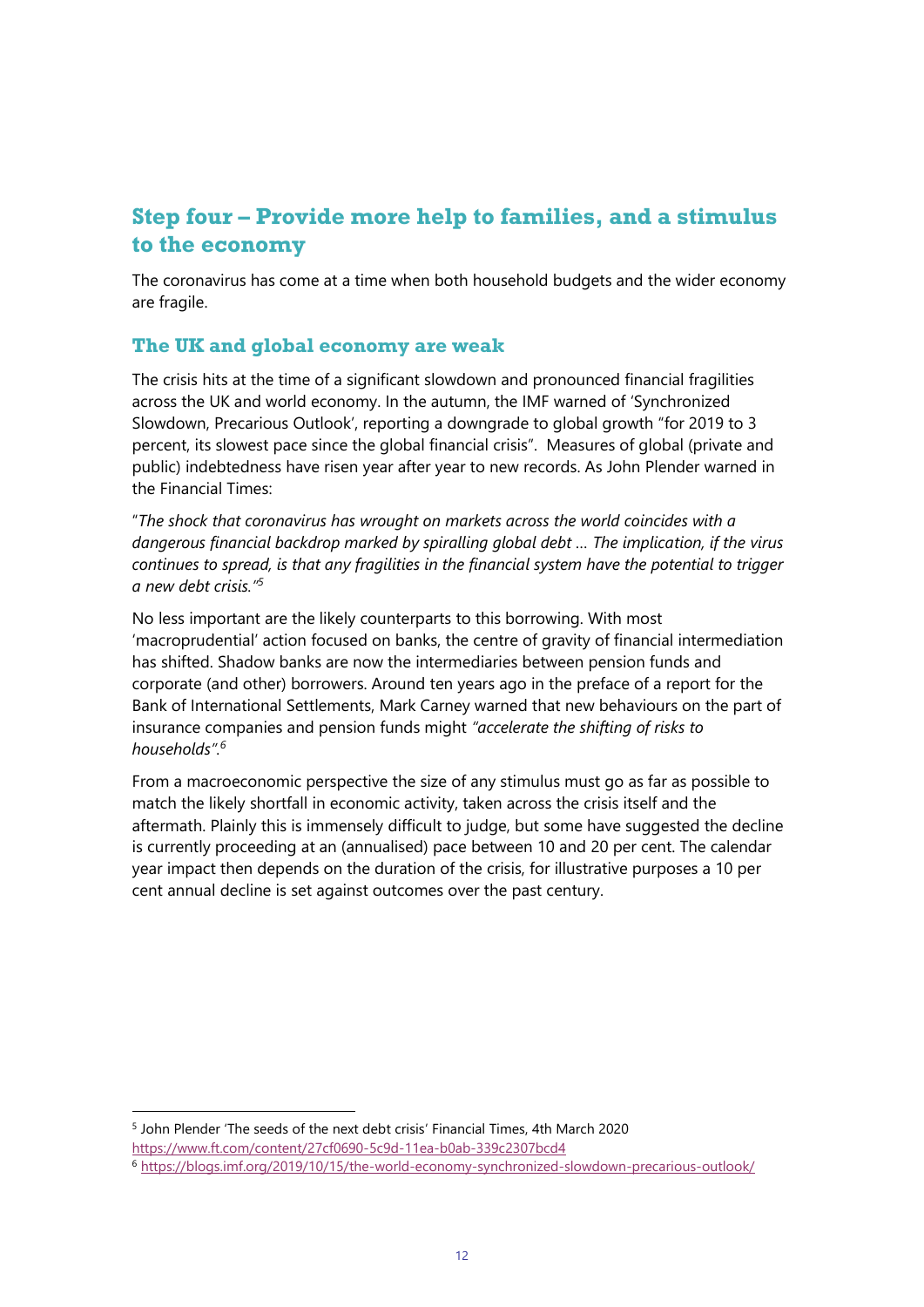

Source: Bank of England and ONS

## **Families are facing record levels of debt and can't afford another shock to their incomes**

Even without a pandemic, the UK already had a burgeoning household debt crisis. In 2019, unsecured debt per household hit a record high of £14,540  $\cdot$ <sup>7</sup> In the same year, after consistently rising since 2015, the number of individual insolvencies hit their highest level since 2010. $8$  An insolvency is when someone is unable to pay their debt repayments and enters formal procedures, such as an individual voluntary arrangement or bankruptcy. Alongside this, 2019 also saw a record number (1.15 million) of county court judgements against individuals who failed to repay their debts.<sup>9</sup>

<sup>9</sup> Debt repayment orders hit record 1.15m in 2019, The Guardian. Available at:

<sup>&</sup>lt;sup>7</sup> Our new government must address the burgeoning household debt crisis, TUC. Available at: <https://www.tuc.org.uk/blogs/our-new-government-must-address-burgeoning-household-debt-crisis> (Accessed 17 March 2020)

<sup>&</sup>lt;sup>8</sup> Individual insolvency statistics, October to December 2019, The Insolvency Service. Available at: <https://www.gov.uk/government/statistics/individual-insolvency-statistics-october-to-december-2019> (Accessed 17 March 2020)

<https://www.theguardian.com/money/2020/jan/27/debt-repayment-orders-hit-record-115m-in-2019> (Accessed 17 March 2020)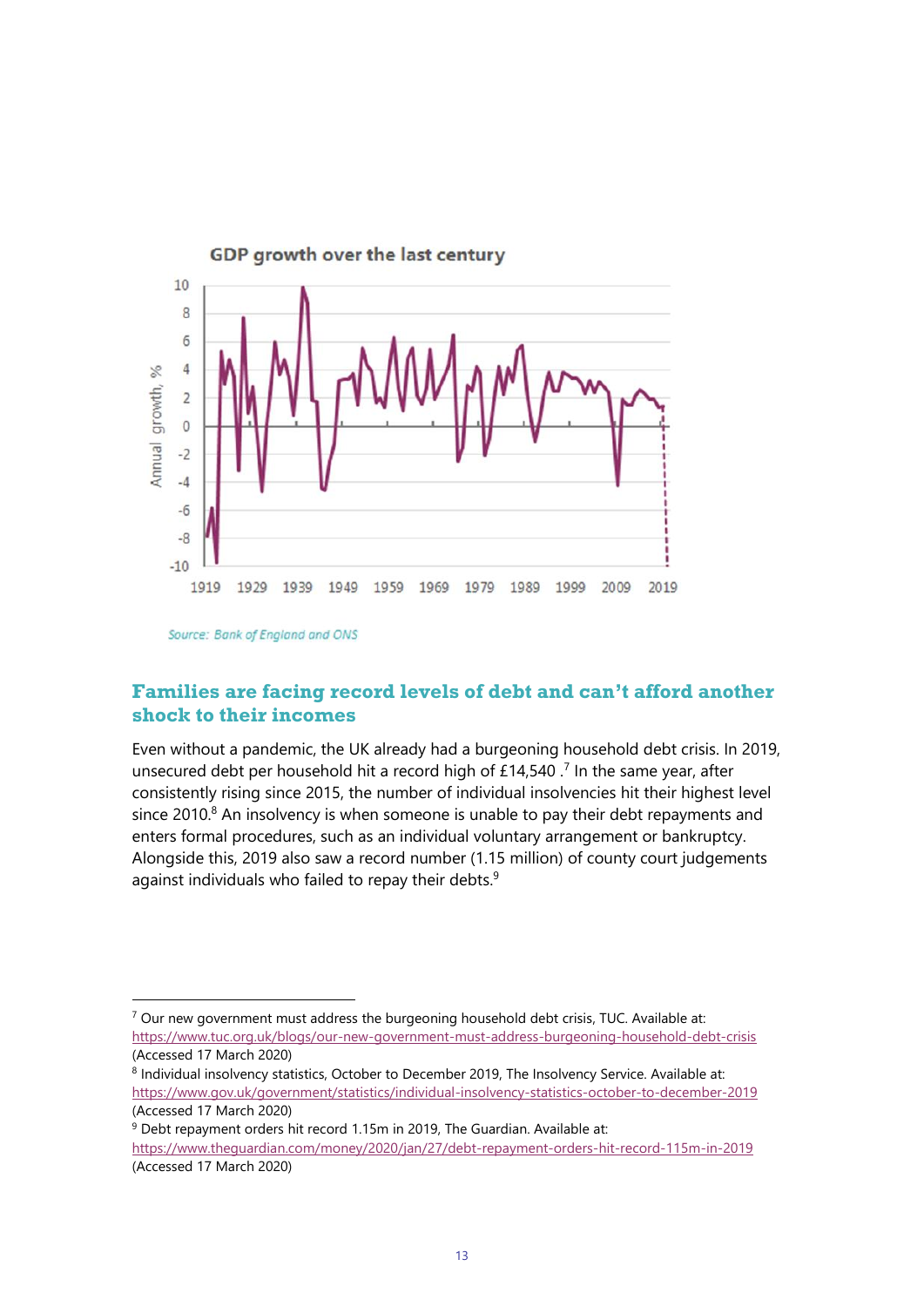In its mid-year report for 2019, StepChange was already raising concerns about the level of problem debt in the UK.<sup>10</sup> The charity revealed that their statistics "paint a bleak picture", with a record number of people seeking debt advice. Their CEO, Phil Andrew, said that "*across the board, we are seeing red flags including worrying proportions of new clients falling into debt due to reduced income, illness or because they rely on credit to pay for day-to-day living expenses".*

The StepChange statistics show a similar picture as a recent report from Citizens Advice:<sup>11</sup> a worrying number of people live in negative budgets, with income not covering day-to-day living costs. Citizens Advice also highlight how close many people are to falling into a negative budget, explaining that nearly 2-in-5 of the people it helped in 2019 were left with less than £100 per month after living costs.

Our current household debt situation is clear: one economic shock is enough to push many households into crisis. No sick pay, or two weeks on statutory sick pay (SSP), will clearly be an economic shock for a lot of people. We estimate that around 7 million people are eligible for only SSP. For the average employee, being on SSP rather than their usual pay for two weeks, will mean losing a significant amount of income.

Average weekly earnings are £512 per week,<sup>12</sup> while statutory sick pay is just £94.25 per week. This is an income gap of £418 per week for those on statutory sick pay. We know that 30 per cent of workers would be unable to pay an unexpected bill of £500, and of those who would, 20 per cent would have to use credit cards, overdrafts or other borrowing.<sup>13</sup> Those on SSP for a week or longer will now be facing something worse than an unexpected bill of £500: an unexpected income loss of £418 per week for an unspecified amount of time. And as we set out above, just under 2 million employees miss out on sick pay entirely due to not earning enough (£118 per week) to be eligible. This does not include the millions who will miss out due to self-employment and other forms of insecure work. These workers will face a complete loss of earnings.

## **Government needs a wider package of support for households**

Government's priority must be to support household incomes. And that's also the quickest way to support the economy – ensuring that people are able to spend. The measures we set out above, on protecting jobs, increasing and extending sick pay, and protecting the incomes of parents, are vital. But government needs to go further.

First, we welcome the Chancellor's announcement that the NHS will get 'whatever it takes'. But the response to coronavirus will go well beyond the NHS to encompass social care and

<sup>&</sup>lt;sup>10</sup> StepChange reveals record number seeking debt advice, StepChange. Available at: <https://www.stepchange.org/media-centre/press-releases/stats-midyear-2019.aspx> (Accessed 17 March 2020)

<sup>&</sup>lt;sup>11</sup> Negative budgets: a new perspective on poverty and household finances, Citizens Advice. Available at: [https://www.citizensadvice.org.uk/Global/CitizensAdvice/Consumer%20publications/Negative%20budgets](https://www.citizensadvice.org.uk/Global/CitizensAdvice/Consumer%20publications/Negative%20budgets%20report%20-%20phase%201%20(1).pdf) [%20report%20-%20phase%201%20\(1\).pdf](https://www.citizensadvice.org.uk/Global/CitizensAdvice/Consumer%20publications/Negative%20budgets%20report%20-%20phase%201%20(1).pdf)

<sup>&</sup>lt;sup>12</sup> Average weekly earnings, ONS. Available at: [https://www.ons.gov.uk/employmentandlabourmarket/peopleinwork/earningsandworkinghours/datasets/a](https://www.ons.gov.uk/employmentandlabourmarket/peopleinwork/earningsandworkinghours/datasets/averageweeklyearningsearn01) [verageweeklyearningsearn01](https://www.ons.gov.uk/employmentandlabourmarket/peopleinwork/earningsandworkinghours/datasets/averageweeklyearningsearn01)

<sup>&</sup>lt;sup>13</sup> GQR polling of working people on behalf of TUC, 2-16 July 2019. 2000 Respondents (2700 Unweighted)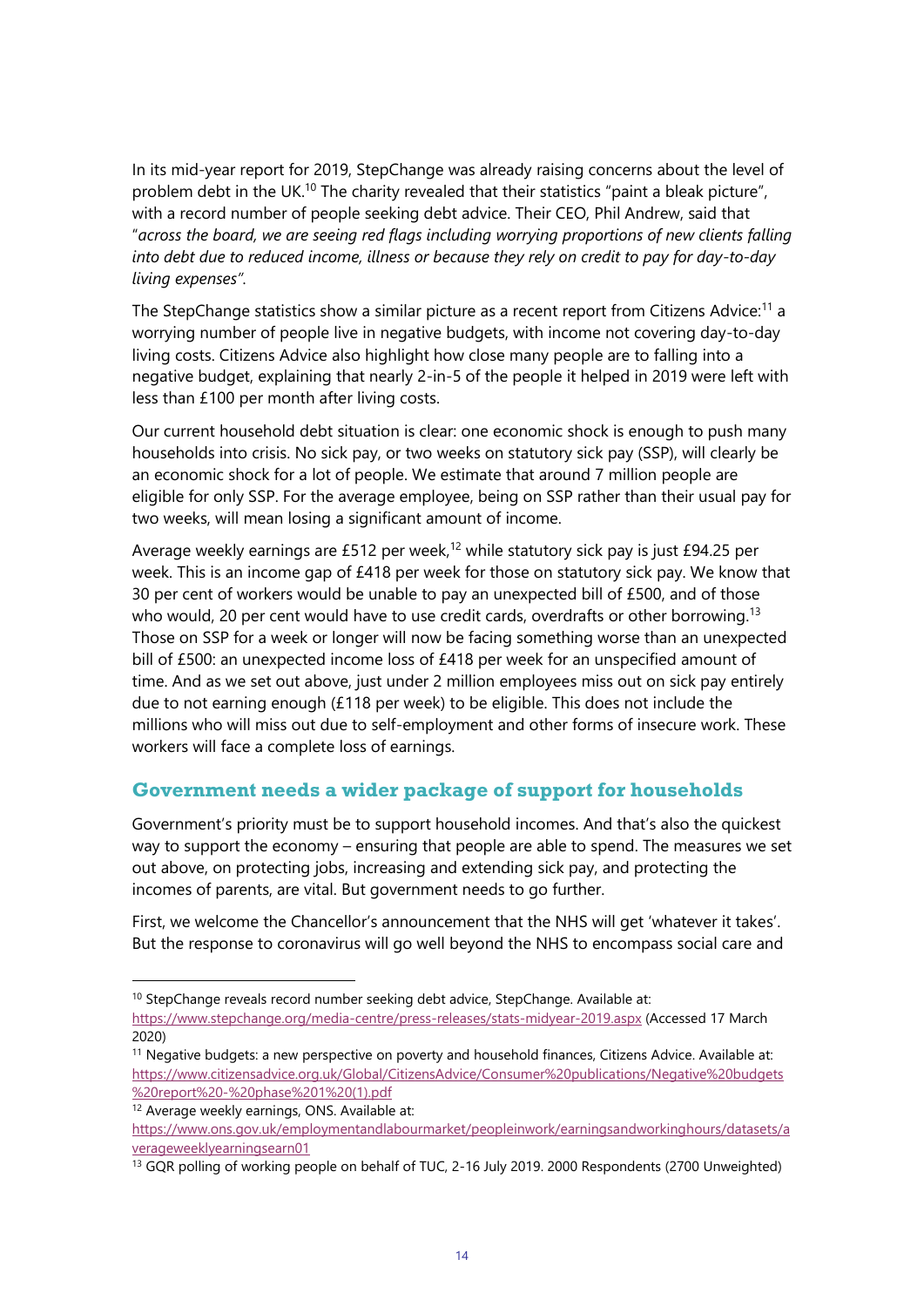wider local authority functions, who are likely to have to hire considerable additional staff. Government needs to start bringing together leaders in these sectors, including unions, to design a support package for them.

Next, we need urgent support for families. Government should use the taskforce with unions and business we propose to consult on the best way to get financial support to households, but initial steps could include:

- **a fully-funded freeze on council tax payments, as well as council tax debt repayments**. StepChange's mid-year report explains that council tax is the most common arrears type among new clients. Council tax debt collection is particularly harsh, with one missed payment quickly leading to high levels of debt, and councils frequently using bailiffs to collect debt. Underpinning this is the threat of imprisonment for failing to pay. Research by Citizens Advice estimates that over 2 million households are currently behind on council tax, and councils' aggressive collection methods cause debts to become unmanageable .
- **the hardship fund for local authorities must be significantly increased**, and the details clarified. It's increasingly clear that the £500 million hardship fund for local authorities announced in last week's budget is now insufficient and will need to be increased to ensure local authorities can best support the vulnerable people the fund is intended to help. As well as this, we need clarity on how the fund will be allocated to local authorities and the eligibility criteria for people accessing the fund.
- **An immediate increase in social security payments.** The benefits freeze, which has meant that most working-age benefits have stayed at their April 2015 level for the past five years, has created a cost of living crisis for those on benefits and is estimated to have pushed 400,000 people into poverty by the time it finally ends this April . Prior to the freeze, benefits were also capped at 1% for three years. The House of Commons Library has shown that if benefits had risen with CPI inflation, rather than affected by caps and freezes, income support for a single person would now be £81.70 per week. Instead, from this April, it's 9 per cent lower: £73.10 .
- **End the five week wait for Universal Credit.** The five-week wait for new UC claimants has similarly caused hardship for benefits claimants. While new claimants can receive an advance payment, this must be paid back out of future benefits payments, which are already too low. The TUC has been campaigning for the five-week wait to be scrapped since before Universal Credit was introduced, and it's now more important than ever.
- **Help people with rental costs as well as mortgages**. The government announced a welcome measure on the 17th March to ensure that for those in difficulty due to coronavirus, mortgage lenders will offer at least a three-month mortgage holiday. Government now urgently needs to put in place similar financial support to those who rent from both social and private landlords, and place a moratorium on evictions for the duration of the coronavirus crisis.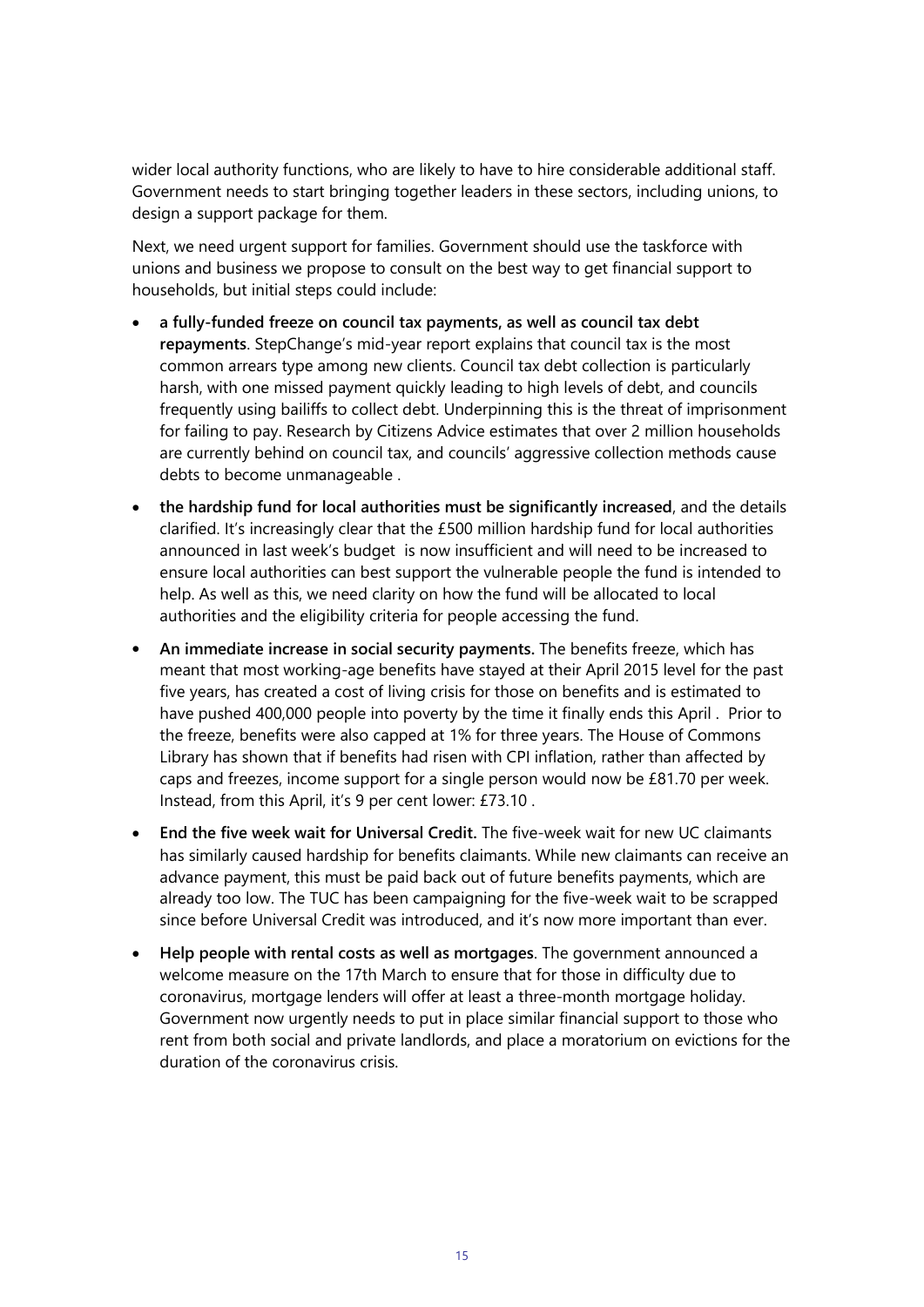# **Step five: Bring together unions and employers to help the national effort**

The coronavirus requires a co-ordinated and sustained intervention in support of jobs, business and the wider economy.

The TUC has written to the Prime Minister urging him to pull together unions, business and government agencies to minimise the economic and health impact of the coronavirus pandemic.

The aim of the taskforce will be to bring stakeholders together to co-ordinate support and ensure that measures are being effectively targeted, delivered and accessed by employers and workers in need.

The taskforce should be chaired by a Senior Cabinet Minister, and bring together representatives of key government agencies, trade unions and employer bodies.

The taskforce should also oversee a similar co-ordination effort in individual sectors and industries, bringing together employers and unions in key sectors including manufacturing, retail and transport, to design and deliver the support that workers and employers need.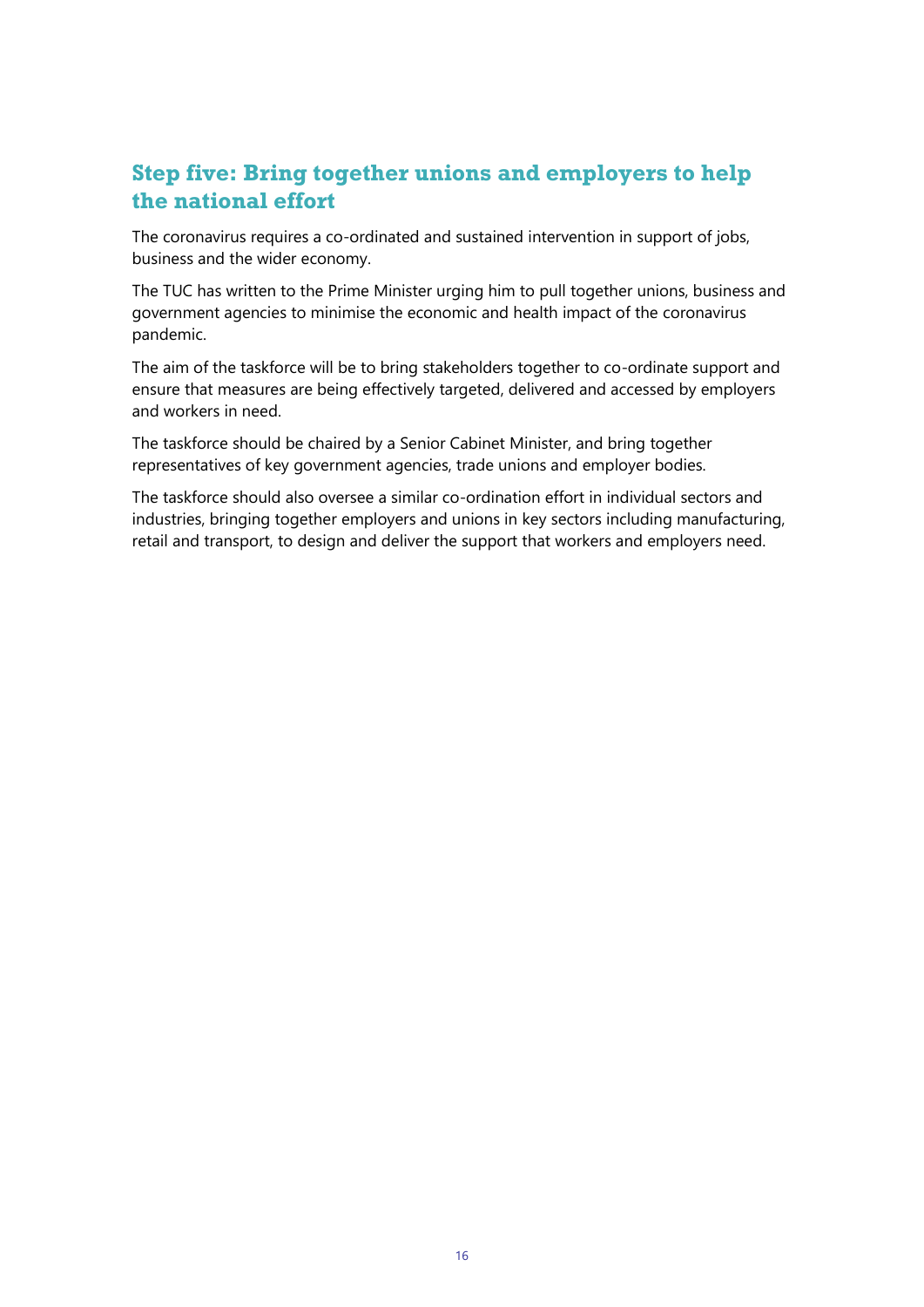# **Summary of recommendations**

## **Step one: Ensuring that business support also protects jobs**

- To ensure that government resources have the greatest economic and social impact and support the highest number of citizens, businesses and employers should set out Jobs and Fair Wages Plans, agreed with relevant unions as a condition of access to government support, with further details to be agreed by the coronavirus Union and Business Taskforce.
- Government must ensure that business supports including urgently introducing a wage subsidy scheme to support people in jobs, building on best practice across Europe
- Where organisations with low margins are not able to absorb the current financial hit and repay their loans from future revenues, consideration should be given to debt cancellation in the medium term – otherwise there is a danger that support given today simply delays, rather than removes, the threat of job losses and business collapse.
- In the event of their employer's insolvency, all working people should be able to recover all forms of remuneration owed to them by their employer in full – including unpaid wages, holiday pay, notice payments, maternity, paternity and parental leave pay and any outstanding sick pay. This requires reform to remove the current limits on the amounts that workers can recover from the Redundancy Payments Office.

## **Step two: Sick pay for all**

- Government needs to act now to remove the lower earnings limit for qualification for sick pay, and ensure everyone can access it, no matter how much they earn.
- Government should urgently increase the weekly level of sick pay from £94.25 to the equivalent of a week's pay at the Real Living Wage.

## **Step three: Support for parents**

- Government should introduce guaranteed paid parental leave for one primary carer for the duration of the school and nursery closures, with government reimbursement for employers.
- This must be accompanied by protection from unfair treatment or dismissal for parents who take up this leave, no matter how long they've worked in their jobs.
- Government should also maintain payment of funded hours places in childcare settings, during any forced closures caused by emergency measures or staff shortages due to sickness

## **Step four – provide more help to families, and a stimulus to the economy**

• The response to coronavirus will go well beyond the NHS to encompass social care and wider local authority functions, who are likely to have to hire considerable additional